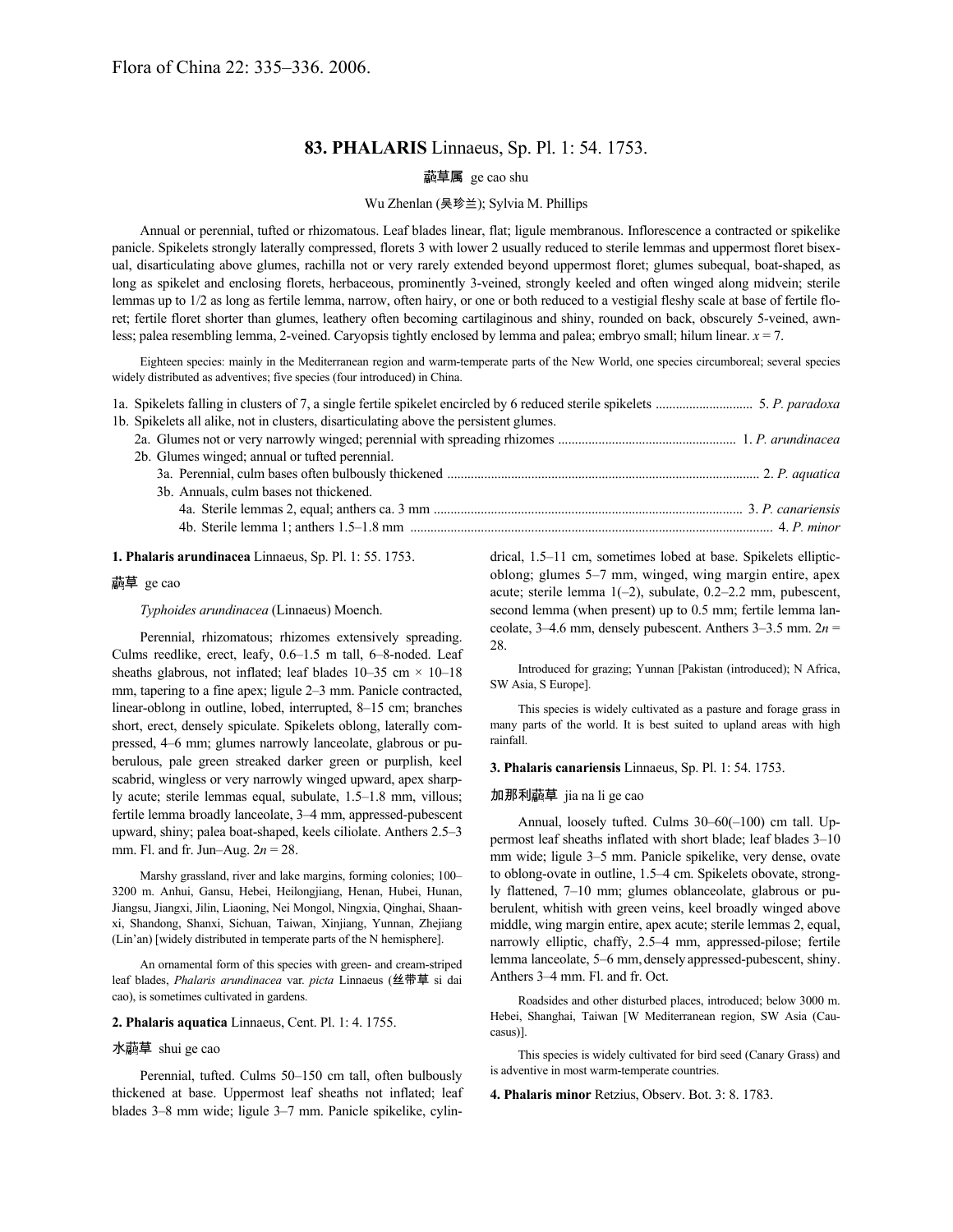## 细虉草 xi ge cao

Annual, tufted. Culms 20–100 cm tall. Uppermost leaf sheaths not inflated; leaf blades 3–9 mm wide; ligule 4–6 mm. Panicle dense, ovate to oblong, 1–6 cm. Spikelets elliptic, 4.5– 5.5 mm; glumes winged on upper part of keel, wing margin erose-denticulate; sterile lemma 1, ca. 1 mm, appressed-pilose; fertile lemma lanceolate-ovate, 2.7–4 mm, pubescent, becoming cartilaginous and shiny. Anthers  $1.5-1.8$  mm.  $2n = 28$ .

Wheat fields, introduced. Yunnan [Bhutan, N India, Pakistan; N Africa, SW Asia, S Europe].

This annual weed, native in the Mediterranean region, is now widely distributed in many parts of the world. It was introduced to China accidentally in wheat seed imported from Mexico about 1974 and is becoming naturalized in parts of Yunnan.

**5. Phalaris paradoxa** Linnaeus, Sp. Pl., ed. 2, 2: 1665. 1763.

#### 奇藝草 qi ge cao

Annual, tufted. Culms 15–100 cm tall. Uppermost leaf sheath inflated; leaf blades 2–9 mm wide; ligule 2–8 mm. Panicle dense, narrowly oblong, 4–10 cm, base enclosed in uppermost leaf sheath. Spikelets arranged in clusters composed of 1 fertile spikelet encircled by 6 sterile spikelets, clusters falling entire, sterile spikelets sometimes reduced to club-shaped clusters of glumes. Fertile spikelet: glumes 4.5–6 mm, prominently 7–9-veined, narrowly winged, wing expanded near middle into large tooth, pale green or straw-colored with dark green stripe above tooth, apex attenuate; sterile lemmas abortive, represented by 2 minute fleshy scales at base of fertile lemma; fertile lemma elliptic, 2.8–3.2 mm, cartilaginous, shiny, sparsely pilose toward apex. Anthers  $1-1.8$  mm.  $2n = 14$ .

Wheat fields, introduced. Yunnan [N Africa, SW Asia, S Europe].

Like the previous species, this widespread, annual weed was introduced to China accidentally in wheat seed imported from Mexico about 1974.